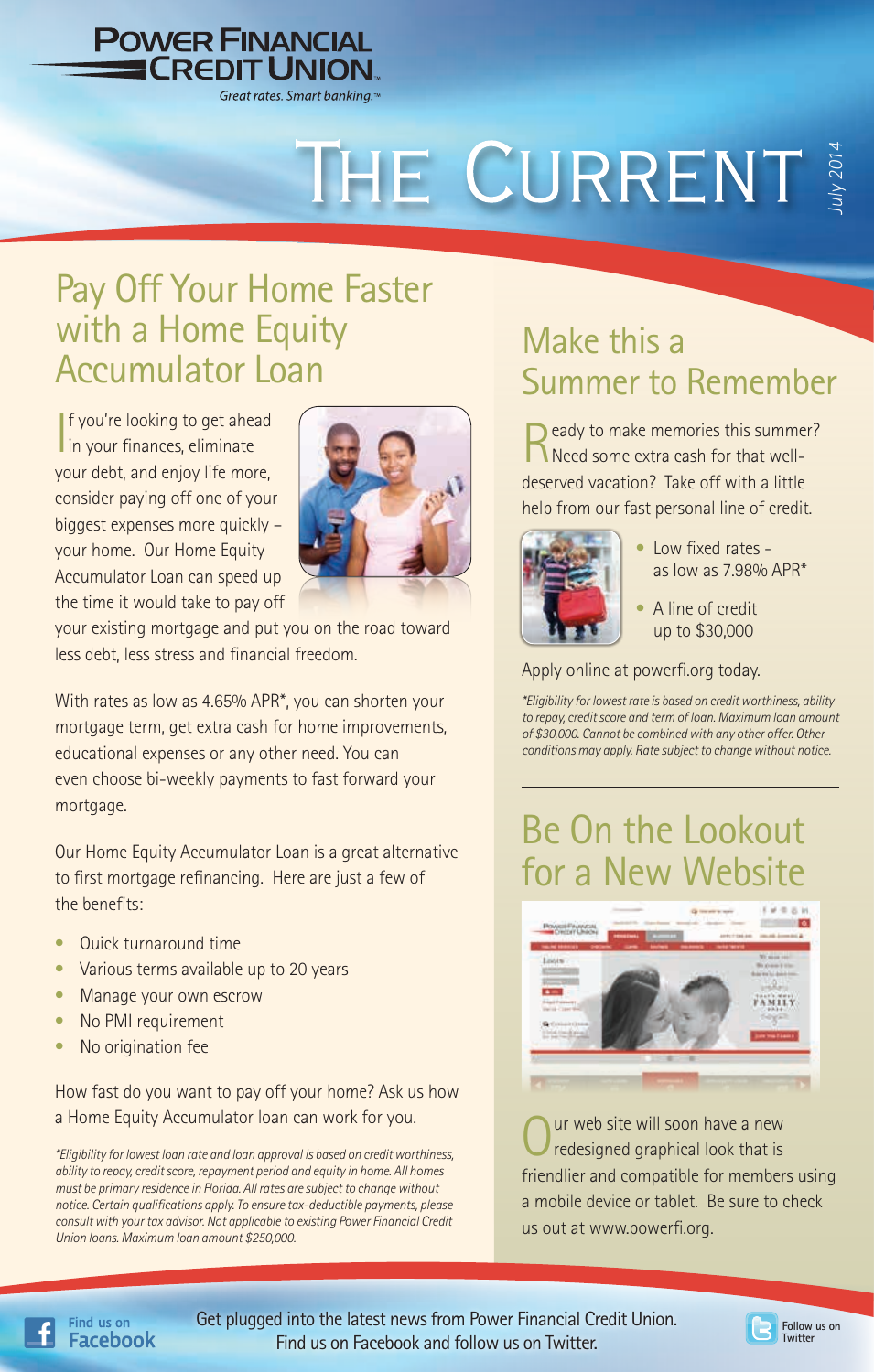## President's Message

#### **Rock Steady Growth**

Your Credit Union continues it's steady growth with May 31, 2014 total assets of \$532.5 million. This translates to asset growth of over \$8.5 million from that same time last year. The pent up demand for autos, combined with the recovering economy, contributed to growth of \$4.5 million in our auto loan portfolio - an impressive 18% increase in the past twelve months. Further evidence of optimism and rebounding property values is our members' combined outstanding balance of home equity lending products showing an increase of over \$4.5 million year over year. Your elected, volunteer, Board of Directors is committed to maintaining our prudent business model of safe, steady, growth being achieved with extremely competitive products and delivered with unparalleled service. By you - - For you. Your financial cooperative is growing, alive and well.

## **Your Credit Union Family**

Your trusted Credit Union family steps up every day to share joy with members as they achieve their dreams - whether it is hearing the new car feeling in your voice, delighting in your description of the shiny new kitchen renovation you have planned, imagining that showcase bathroom update you have in mind or laughing and smiling with you as you barely contain the tremendous excitement of purchasing that dream home. Likewise, your Credit Union family is here when joy may not be the case. The same trusted folks step up for that bump in the road of life by listening, understanding, empathizing and offering a shoulder in time of need. We have been doing that for over six decades, caring for past and present generations of members, and we look forward to serving the new generations of members in the decades to come.

#### **Loans, Loans, Loans**

The best investment the Credit Union can make is a loan to a member. And the flip-side is a loan you acquire from the Credit Union is a good investment on your part. Our rates are quite competitive and you know you can call, chat, click, or visit if you have an issue (unlike those banks that sell their mortgages, or worse, sell it again and again). Not to mention, you can take comfort in dealing with our trusted professional staff and know they



**Allan M. Prindle**, *President and CEO*

have your best interest at heart. Loans are the life blood of a financial cooperative and we thank those that have let us handle their financing needs. It would be a privilege to serve those for whom we have not and we ask you for your business and that of friends, family and co-workers. The more loans we put on the books, the stronger the cooperative becomes. We have about .72 cents loaned out for every \$1 dollar we have on deposit and continued healthy lending means we carry on the tradition of a solid, sound and stable Credit Union.

#### **Speaking of Investments**

In addition to the assets in your Credit Union, we have nearly \$145 million in investment assets under management for members that have sought advice from our trusted CFS\* financial advisors. These members have utilized our Power Investment Services division, available through CFS\*, for non-deposit investment products and services available to them as members of the Credit Union. Whether it is planning for retirement, college expense, wealth transfer or life and long term care insurance, we have options for you. We offer a no obligation financial planning session for all members so why not see if you can help increase your money and assets to their fullest. And with Power Investment Services, it's your choice if you prefer the professional guidance from one of our professional advisors or you enjoy making your own decisions.

At Power Financial Credit Union, we hear you, we respect you, and we'll help you. We are confident you will be pleased. Just as we have pleased generation after generation.

*\*Non-deposit investment products and services are offered through CUSO Financial Services, L.P. ("CFS"), a registered broker-dealer (Member FINRA/ SIPC) and SEC Registered Investment Advisor. Products offered through CFS: are not NCUA/NCUSIF or otherwise federally insured, are not guarantees or obligations of the credit union, and may involve investment risk including possible loss of principal. Investment Representatives are registered through CFS. Power Financial Credit Union has contracted with CFS to make nondeposit investment products and services available to credit union members.*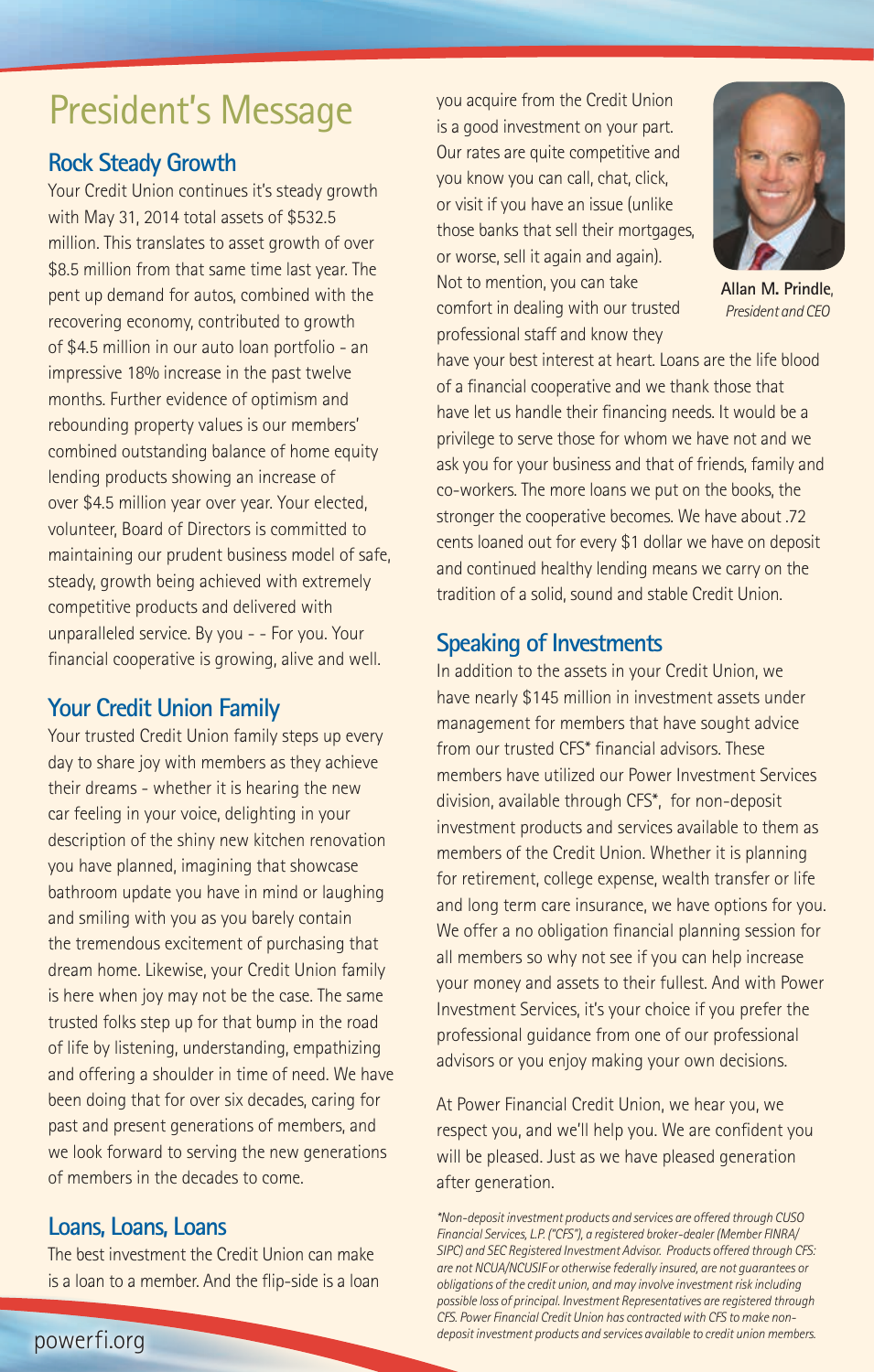*\*Account must keep a daily minimum balance of \$10,000 to earn interest and avoid \$17.50 monthly fee.*

## Catch Our "Endless Summer" Car Loan Savings

The surf's up and so are the savings. Make it a summer to remember–<br>drive your dream car with no payments all summer long! drive your dream car with no payments all summer long!

Finance now and enjoy **90 days payment free.** A vacation from payments is just the start of the convenience and savings you get by financing your next vehicle with Power Financial Credit Union.

With our auto loan rates as low as **1.99% APR,** you won't want to wait to get your summer on the road. Take advantage of summer car sales and our Auto Locating service for great savings.

Get pre-approved now and you'll be set to negotiate like a cash buyer when you visit the showroom. To apply:

- visit us online at powerfi.org
- call us at 954.538.4400, 305.258.1000 or 800.548.5465
- or, stop by one of our branch locations

#### **Get the Auto Lending Advantage**

**POWER FINANCIAL**<br><u>- CREDIT UNION</u>

Great rates. Smart banking.™



- No payment for 90 days!
- Rates as low as 1.99% APR\*
- Easy repayment terms
- Added services, including protection plans

*\*APR = Annual Percentage Rate. The lowest rate which is stated above is based on credit worthiness, year of vehicle, ability to repay, credit score, down payment, and term of loan. Other conditions may apply. Rates are subject to change at any time.*

## Checking That's Just Your Style

Not one checking account is made for everyone. That's why we offer options that fit your financial style. So, whether you're looking for a checking account that offers a lot of value with just a small deposit…or you want an account that pays you back for saving more, we've got a checking account that fits your style.

#### **Regular Checking (That's Kind of Extraordinary)**

Get started with a low minimum opening deposit and benefit from a checking account with no per check charges and unlimited transactions. It's easy to access your cash any time using our free Visa debit card or free secure online banking. Get more than you ever expected from a "regular" checking account.

### **Premier Checking (That Really Pays Off)**

Here's a checking account that not only pays an attractive interest rate,\* but is loaded with free features like no per check charges, a Visa debit

card, free online banking and one free check order every year.

#### **Cha-Ching Teen Checking (Young Adults Count Too)**

Young adults need a strong financial start to their lives. That's why we designed a checking account with our young members in mind (13 to 17 years old). With no monthly fees, their own free Visa debit card and access to free secure online banking,

get your teen on track to making responsible financial decisions.

Open a checking account that suits your unique style at Power Financial Credit Union where you'll enjoy convenience and value without the high fees.